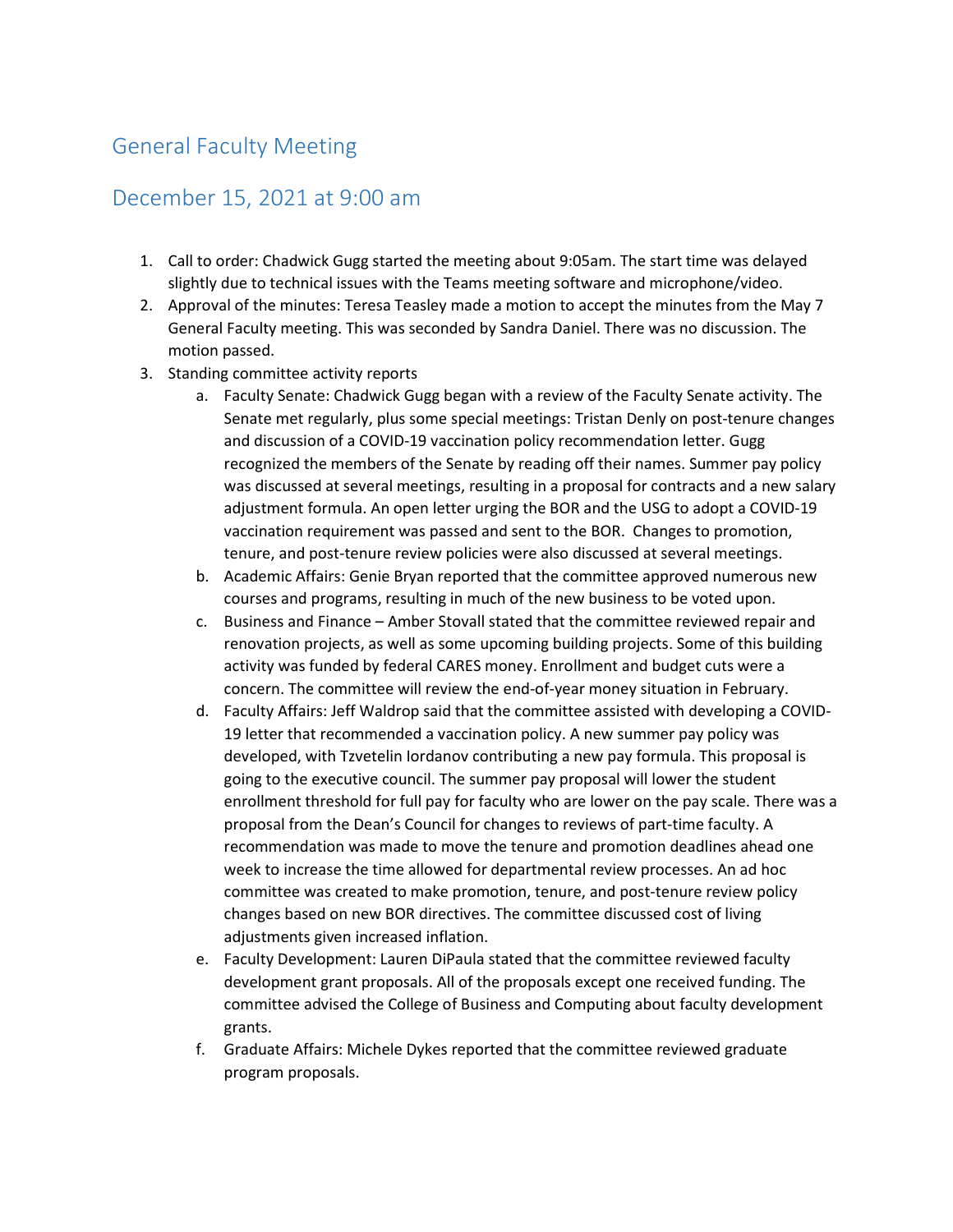- g. Institutional Review Board: Anne Jacobs said that the committee received and reviewed 12 research proposals. Decisions were made on all of the proposals except for one that is still under review.
- h. Instructional Technology: Mohammad Dehzooei stated that the committee reviewed the spending of federal money for technology purchases and the purchases made with Student Technology Fees. The committee also discussed the need for better electronic collaboration with systems such as dynamic forms.
- i. Institutional effectiveness: Jamie MacLennan reported that the committee had two subcommittees. One subcommittee is working on assessment of general education in core areas B and C. A quality enhancement subcommittee is working on the new quality enhancement program that will be needed for an upcoming accreditation.
- j. International Studies: Jennifer Ryer stated that the committee worked on promoting international studies on campus, Windows to the World events, and International Education week. Another issue was study abroad pay equity.
- k. Student Affairs: Morgan Goulding (secretary) reported that the committee reviewed proposals for six new student organizations. They responded to a request from the College of Business and Computing about how to advise student organizations. There was a hearing panel organized for a possible student misconduct issue. A better document for describing student organization needs is being developed.
- 4. Ad hoc committee activity reports
	- a. General Education Redesign: Bryan Davis stated that there was no report.
	- b. President Jimmy Carter Leadership Program Advisory Board: There was no report.
	- c. TILT Steering Committee: Judy Orton-Grissett recognized the TILT leadership members that are aiming to promote transparency in teaching documents. The group led over 30 faculty during the summer to improve faculty-student communications. Ongoing efforts include a brown bag luncheon series and new teaching circle.
	- d. Promotion, tenure, and post-tenure review: Mark Grimes began by recognizing the members of this new ad hoc committee. They will define student success and provide examples. These new criteria will be added to annual evaluation, promotion, tenure, and post-tenure processes. The aim is to have a proposal ready by mid-spring for the committees, and then the full faculty by end of spring, 2022. Additional work may be needed in fall, 2022 to address unresolved details.
- 5. New Business
	- a. Academic Affairs committee
		- i. Arts & Sciences
			- 1. Chemistry BS: A motion to accept was made by Tzveletlin Iordanov and seconded by Anne Jacobs. The change was making Biochemistry a requirement. There was no discussion. The vote passed.
			- 2. Digital media technology certificate: A motion was made by Teresea Teasley to bundle the remaining Arts and Sciences proposals (English BA, Music BA, Music certificate). This was seconded by Debbie Palmer. The motion passed. There was a motion to approve the bundle made by Teresea Teasley. It was seconded by Anne Jacobs. There was no discussion. The vote passed.